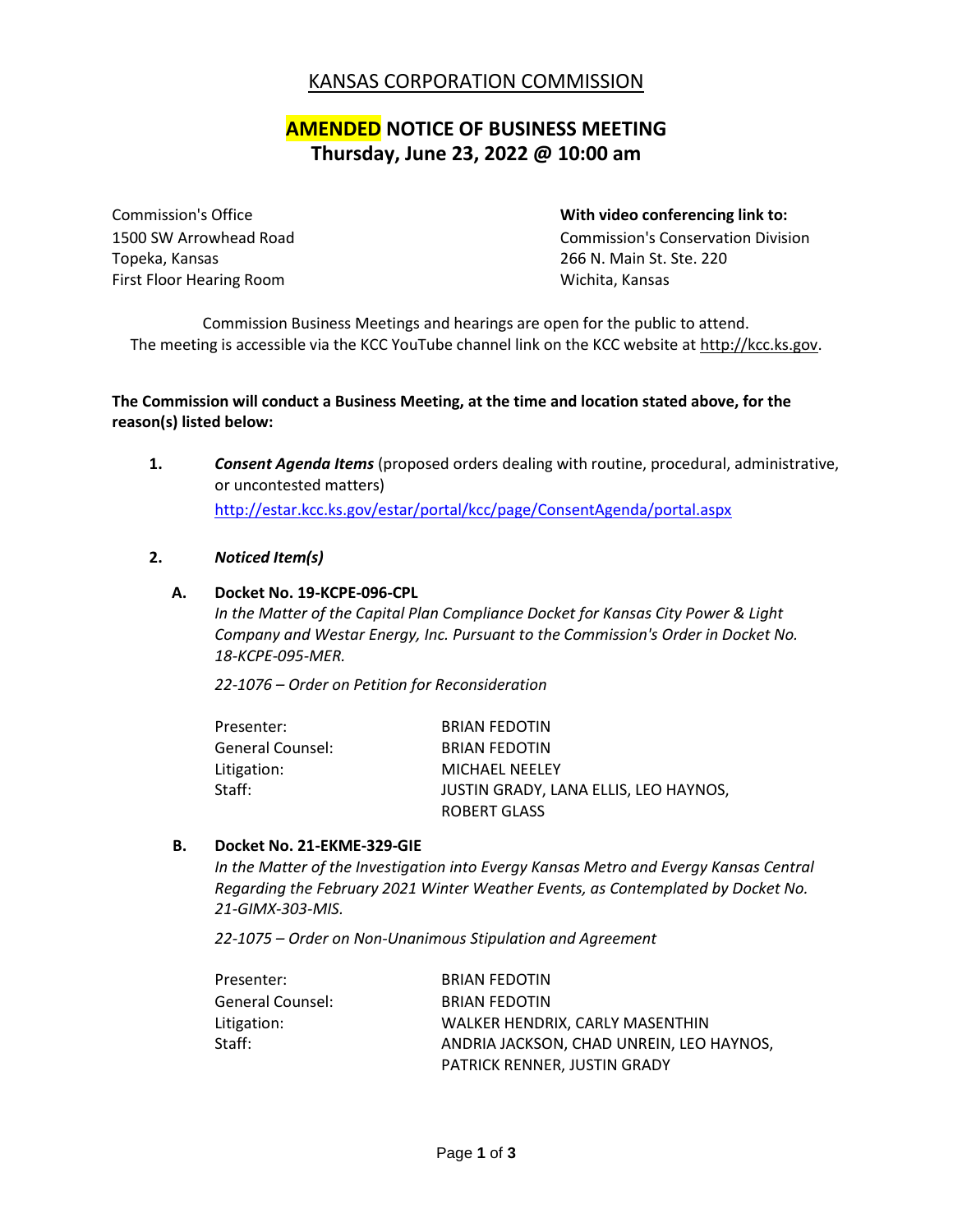## **C. Docket No. 22-ATMG-538-TAR**

*In the Matter of the Application of Atmos Energy Corporation for the Recovery of Qualified Extraordinary Costs and Issuance of a Financing Order.*

*22-1104 – Order Setting Procedural Schedule*

| Presenter:       | <b>BRIAN FEDOTIN</b>                         |
|------------------|----------------------------------------------|
| General Counsel: | <b>BRIAN FEDOTIN</b>                         |
| Litigation:      | MICHAEL NEELEY. WALKER HENDRIX. JARED JEVONS |
| Staff:           | ADAM GATEWOOD, BRAD HUTTON, JUSTIN GRADY     |

## **D. Docket No. 05-ATMG-617-HED**

*In the Matter of the Application of Atmos Energy for Approval of an Accounting Order to Permit Atmos Energy to Recover Amounts Necessary to Expends in Order to Establish and Maintain a Gas Ceiling Price for all of the 2005-2006 Heating Season and for a Portion of the Budgeted Winter Volumes for the 2006-2007 Heating Season; and for Approval to Continue with its Use of its "Gas Hedge Program" Tariff.*

*22-1087 - Order Approving Budget Increase for the Atmos Energy Gas Hedge Program*

| Presenter:  | WALKER HENDRIX                            |
|-------------|-------------------------------------------|
| Litigation: | <b>WALKER HENDRIX</b>                     |
| Staff:      | DOUGLAS HALL, JUSTIN PRENTISS, LANA ELLIS |
|             | <b>JUSTIN GRADY</b>                       |

**3.** *Discussion Item* **– Federal Energy Regulatory Commission (FERC) Matter: Northern Natural Section 4 Rate Case**

| Presenter:      | <b>MICHAEL NEELEY, Senior Litigation Counsel</b> |
|-----------------|--------------------------------------------------|
| Time Requested: | 5 Minutes                                        |

[The above link is final upon posting of this notice on the KCC web site at:](http://kcc.ks.gov/commissionmeetings/) 

#### <http://kcc.ks.gov/commissionmeetings/>

**Note:** Agendas may be altered up to and even during Business Meetings. The Commission may, at the meeting, decide to take up items in addition to those listed above. For any of the foregoing items, other staff may be called as the Commission deems necessary.

**A Commission meeting is not a hearing; the public, parties to a docket and their counsel are welcome to attend but should not expect to address the Commission.** 

**Commission meetings are not transcribed but may be audio or video streamed. Public participation in a Commission meeting by telephone is not permitted.**